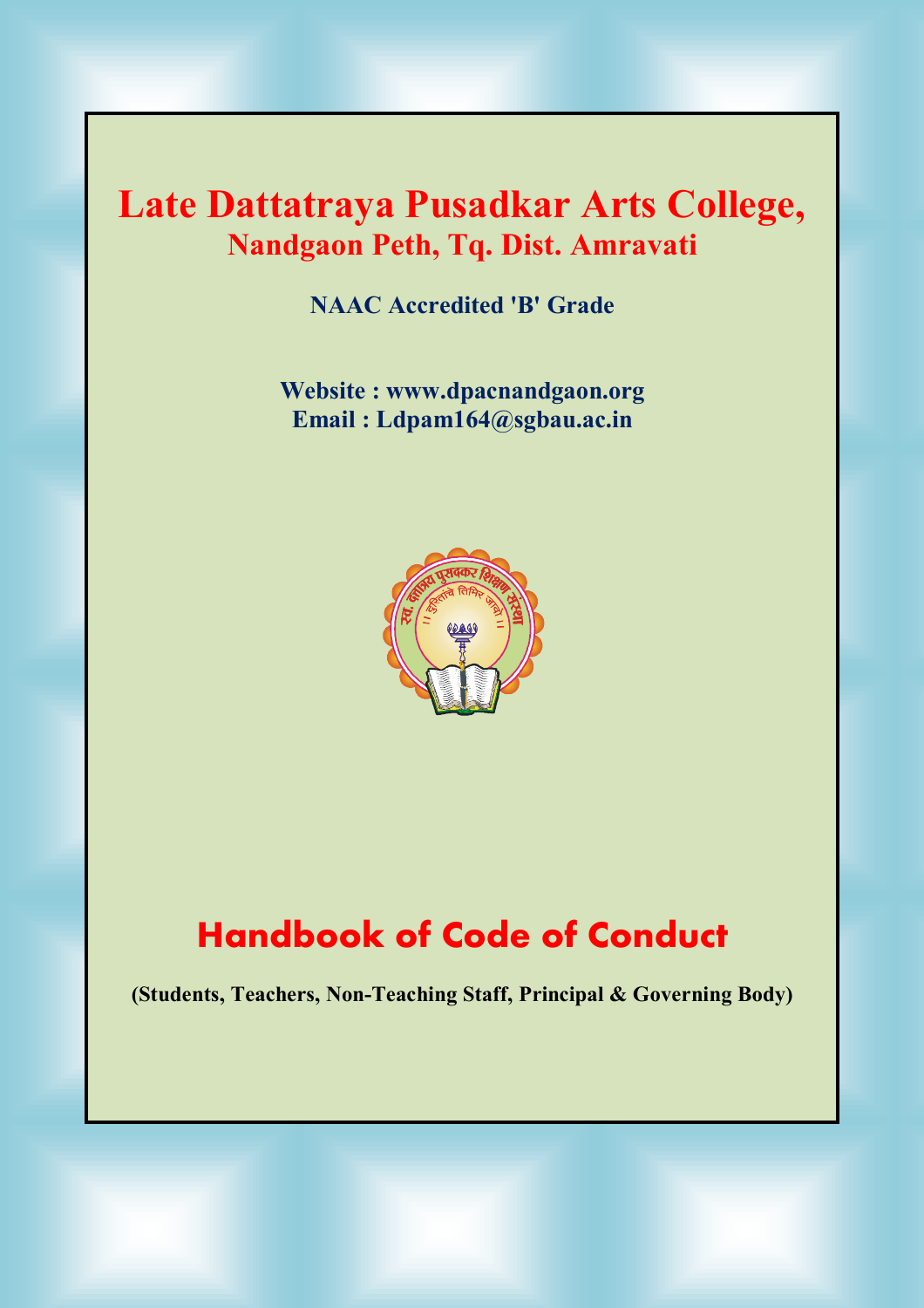### **CODE OF CONDUCT FOR STUDENTS**

- The college maintains strict discipline  $\&$  expects rules to be followed by every student.
- Students are abide by the rules of the affiliating university.
- As per the University rules, the students having an attendance below 80% will not be permitted to appear for the University Examination.
- Students are advised to see the information displayed on the Notice Board regularly.
- Every student should carry Identity Card during his/ her stay on the campus.
- Every student should keep silence in the Library.
- Dress code is compulsory for all.
- Student should take care of every asset of the college. Any damage to the property may cause penalty individually or collectively.
- Arrogance/ indecent talk /abusive language would invite the serious action.
- Littering of papers, plastic bottles and spitting at campus may attract anti disciplinary action.
- Use of Mobile Phones in the institution and on campus is strictly prohibited.
- Ragging is a punishable act as per Government Rules.
- Smoking and Gutkha chewing are strictly prohibited. Offenders shall have to face legal action.
- Students should not scribble on walls, doors & furniture.
- Behave eco-friendly on campus.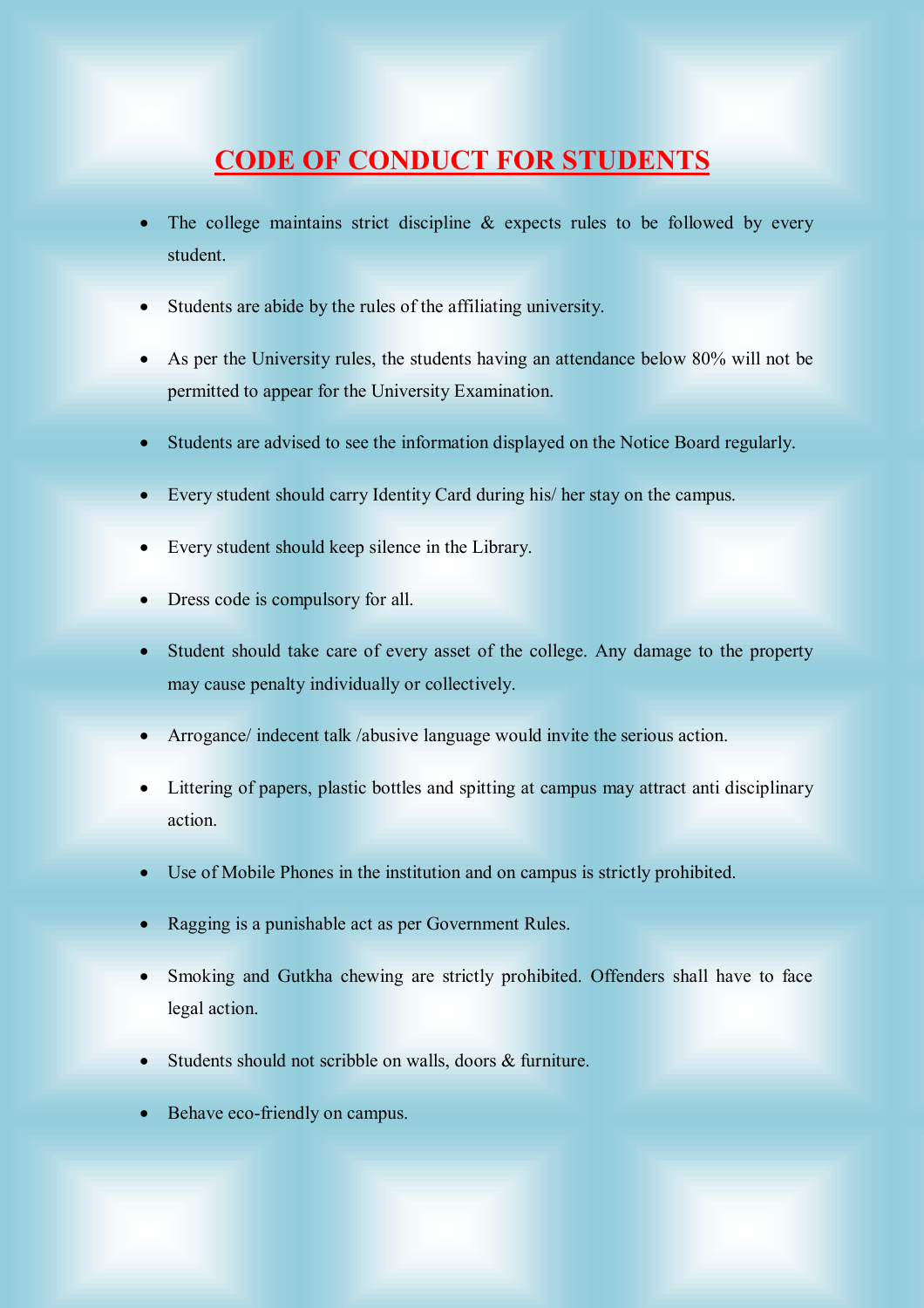# **CODE OF CONDUCTS FOR TEACHERS**

- Seek to make professional growth continuous through study and research.
- Express free and frank opinion by participation at professional meetings, seminars, conferences etc. towards the contribution of knowledge.
- Maintain active membership of professional organizations and strive to improve education and profession through them.
- Perform their duties in the form of teaching, tutorial, practical, seminar and research work conscientiously and with dedication.
- Participate in extension, co-curricular and extra-curricular activities including community service.
- Teachers should maintain amiable relationship with the students, colleagues, nonteaching staff, governing body, guardians, etc.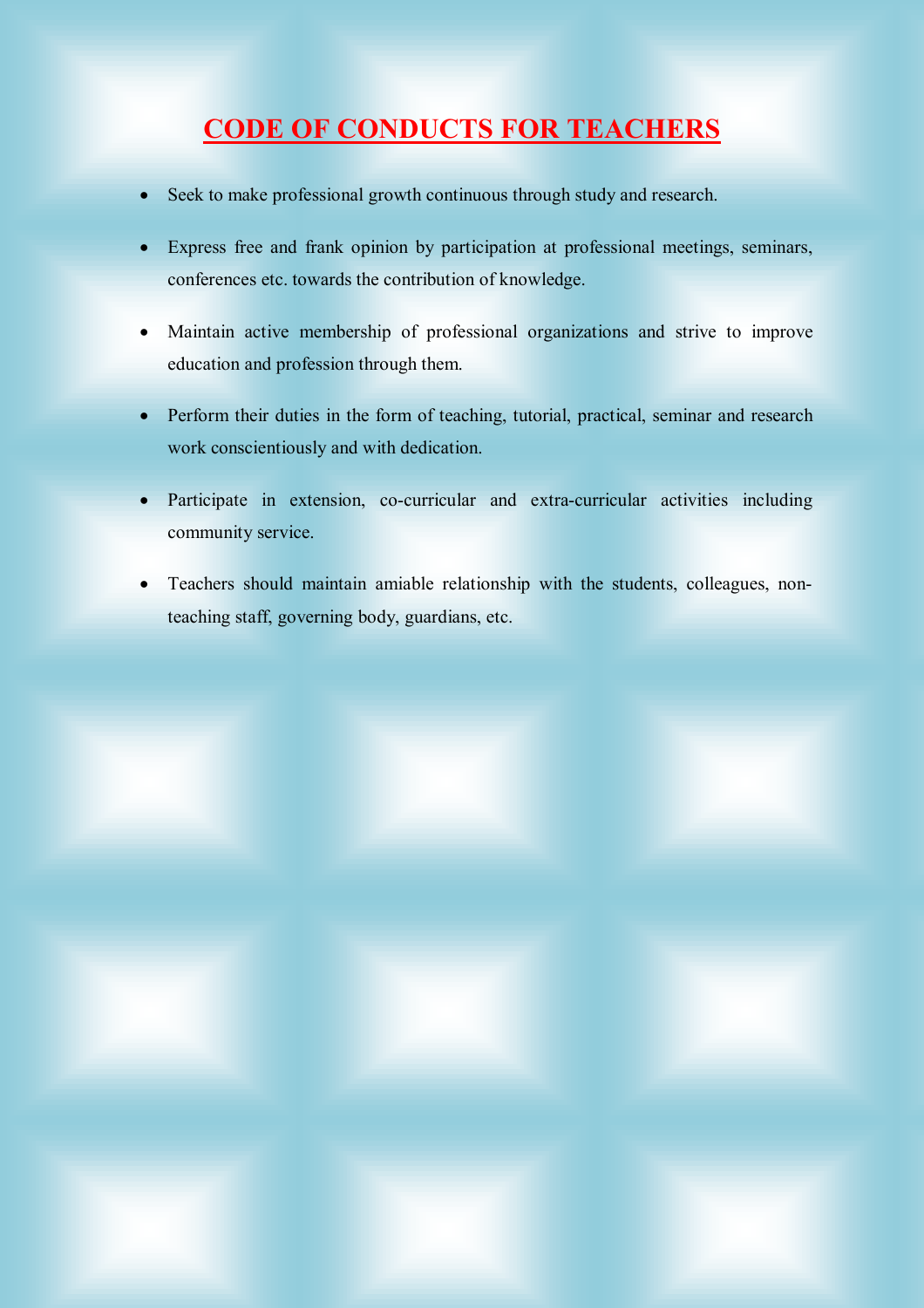# **CODE OF CONDUCT FOR NON-TEACHING STAFF**

- Duty hours have to be observed carefully by all the staff members.
- Timely arrival at working place and timely departure is highly adorable.
- On duty wearing uniform is compulsory.
- Punctuality and sincerity at assigned work is expected.
- The support staff has to follow the instructions of the authorities and discharge their duties as and when asked for.
- The staff shall not leave the college premises / working place without permission of the head of the institution.
- The staff should respond to students' enquiries with concern and ensure all possible help.
- The staff should behave with dignity and decorum with others.
- The ICT literacy is must for all.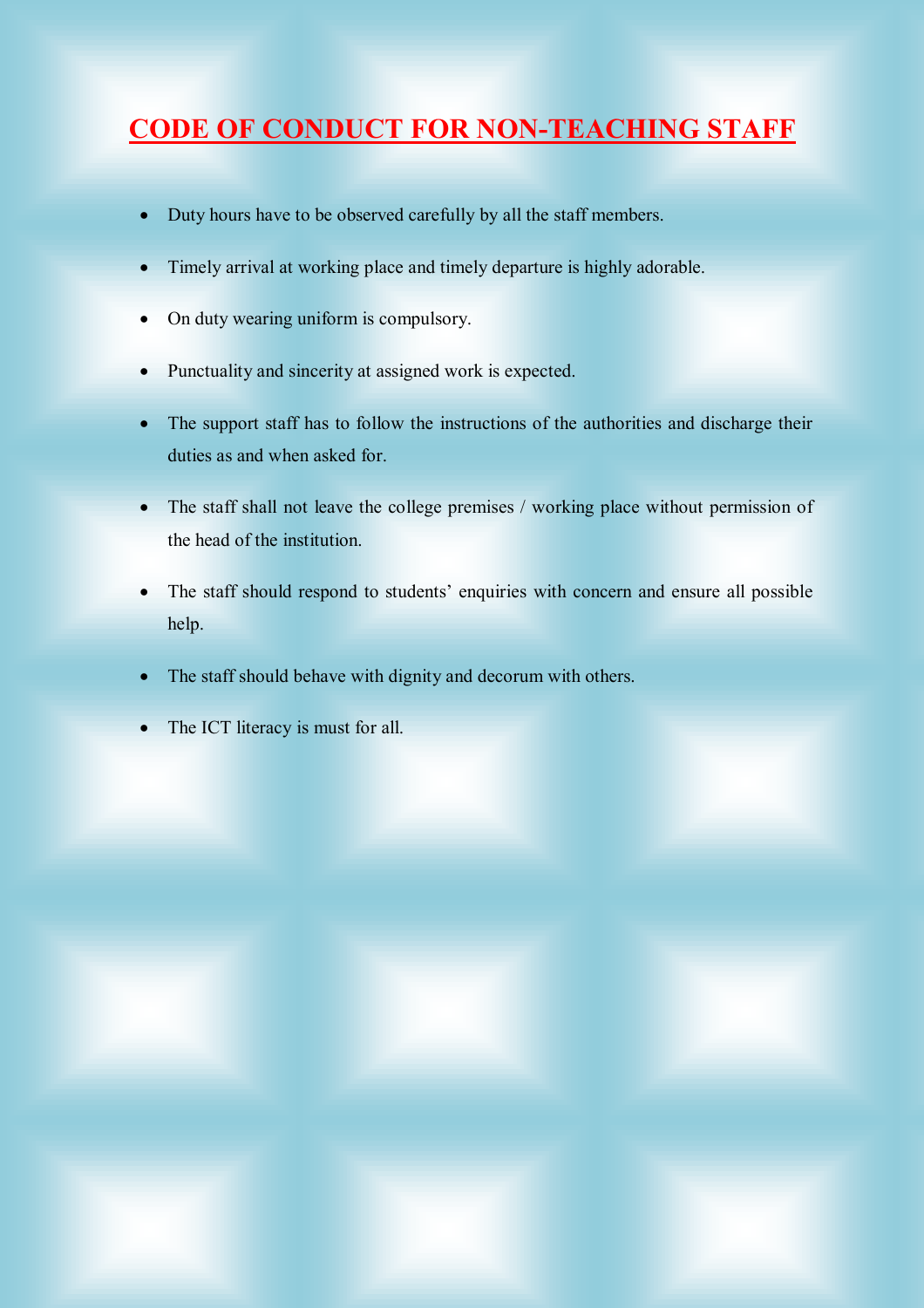# **CODE OF CONDUCT FOR THE PRINCIPAL**

- Be a dynamic and democratic leader.
- Monitor all the activities of the college efficiently and effectively.
- Convene meeting of the council periodically to take decisions regarding college activities.
- Encourage the faculties to organize academic activities to initiate, sustain and enhance quality culture in the institution.
- Conduct himself/herself with transparency, fairness, honesty, highest degree of ethics and decision making that is in the best interest of the college.
- Promote the collaborative, shared and consultative work culture in the college, paving way for innovative thinking and ideas.
- Endeavour to promote a work culture and ethics that brings about quality, professionalism, satisfaction and service to the nation and society.
- Adhere to a responsible pattern of conduct and demeanor expected of them by the community.
- Participate in extension, co-curricular and extra-curricular activities, including the community services.
- Listen to and redress the grievances of the students, staff and parents.
- Insist on discipline, punctuality and accountability of the students and staff.